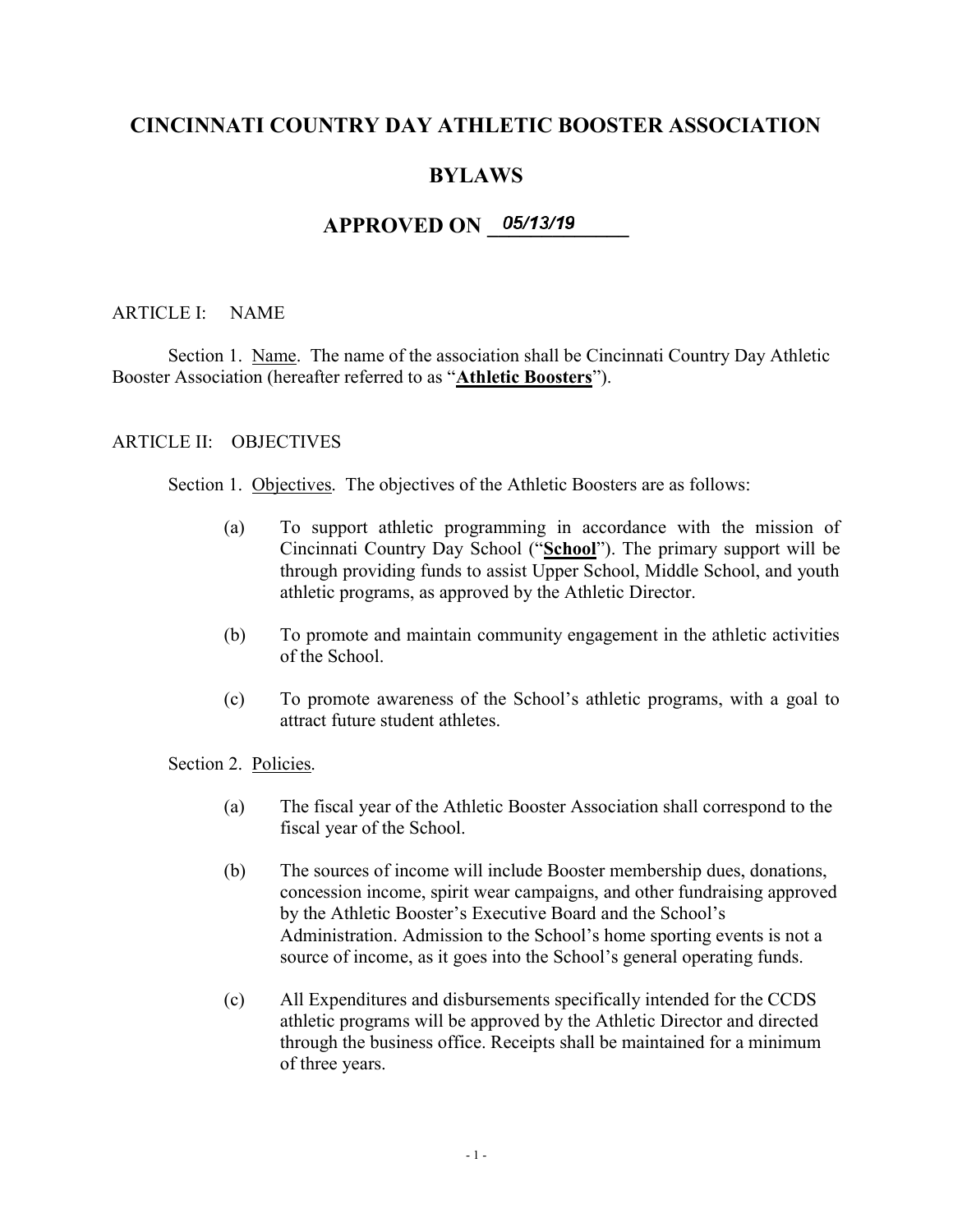#### ARTICLE III: MEMBERSHIP AND DUES

Section 1. Members. Membership in the Athletic Boosters is open to all of the CCDS community.

Section 2. Dues. Membership categories, rates, and privileges are to be determined and approved annually by the Athletic Booster Association. The main membership drive will take place at the beginning of the fall season of each school year. Membership dues will be payable online in a single payment.

Section 3. Voting. When the members of the Athletic Booster Association are asked to vote, each member shall be entitled to one vote regardless of the number of children currently attending the School. Each Member shall be entitled to one vote regardless of the number of Members representing a child.

#### ARTICLE IV: ORGANIZATION AND MEETINGS

#### Section 1. Meetings

- (a) A minimum of five Member Meetings will be held in August, September, November, February, and May at a date and time designated by the Executive Board. Additional meetings may be called by the President with 14 days of notice.
- (b) Member meetings are open to all paid members.
- (c) Executive meetings are reserved for the elected officers and the Athletic Director. Appointed officers may also be invited to an executive meeting.
- (d) A quorum must be present for official business to be conducted. A quorum will consist of majority presence of the Executive Board, which includes the elected officers and the Athletic Director.

Section 2. Annual Meeting. The last Member Meeting of the school year shall be the Annual Athletic Boosters Meeting. The purpose of the Annual Athletic Boosters Meeting shall be to elect new Athletic Booster Association officers to any vacant positions and conduct any routine business.

Section 3. Special Meeting. A Special Members Meeting may be called to deal with urgent matter(s) of importance that cannot be postponed until the next Member Meeting. The President may call a special Member Meeting with a minimum of forty-eight (48) hours notice to Members.

Section 4. Location. The President shall determine the time and place of meetings.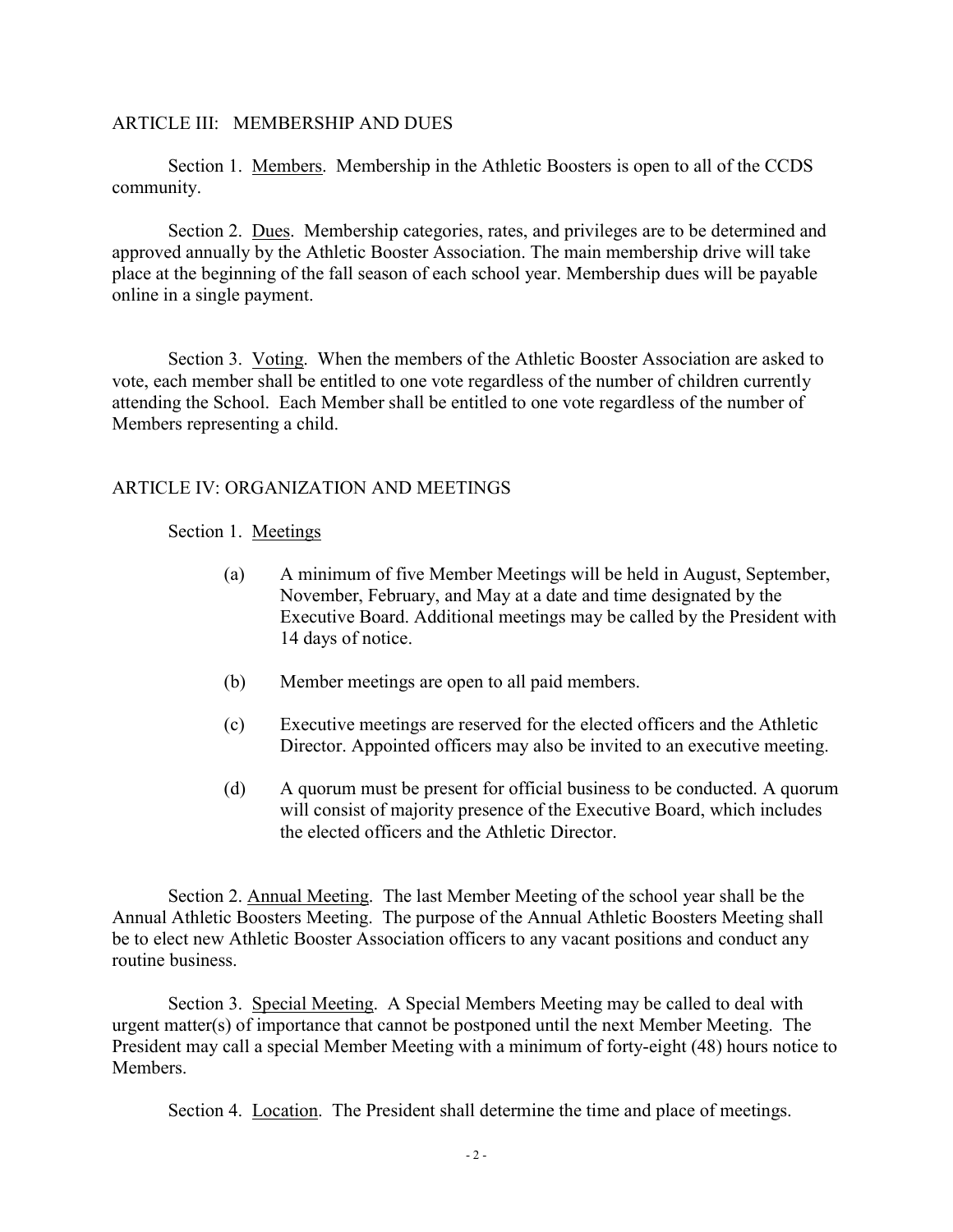### ARTICLE V: OFFICERS AND THE EXECUTIVE BOARD

Section 1. The Executive Board. The Executive Board shall consist of the elected officers and the Athletic Director. The elected officers shall consist of a President, Vice-President, Secretary, and Treasurer.

> (a) Elected officers will hold a two-year term, to be elected biannually at the Annual Athletic Boosters Meeting in May.

Section 2. The Athletic Booster Association Board will consist of Elected Officers, Appointed Officers, and the Athletic Director.

> (a) Appointed officers will hold a one-year term and be elected annually by the Executive Board at the Annual Athletic Boosters Meeting in May.

#### Section 3. Eligibility and Vacancy

- (a) Nominations are presented to the Board and can be accepted from the floor. Candidates for the office of President must be active participants on the Board for at least one year.
- (b) No Member may hold more than one office at the same time.
- (c) The Elected Officers shall hold office for a two-year term commencing on the first day of summer vacation of the year elected and ending on the last day of School at the end of the term.
- (d) In the event a parent coach is elected to the Board, his or her voting restrictions, if applicable, will be determined by other members of the Executive Board.
- (e) Any officer may resign by providing written notice to the President. A resignation shall be deemed to take effect upon its receipt, unless a later time is specified therein. Vacancies, other than the President, may be filled by the President, with the approval of the Executive Board, for the remainder of the term. A vacancy occurring in the office of the President shall be filled by the Vice-President for the remainder of the term in office.

Section 4. Duties of the Elected Officers.

(a) President. The President shall serve as one of the primary spokespersons for the Athletic Booster Association, maintain regular communication with the Athletic Director, preside at all Member Meetings and Executive Board Meetings, name all Appointed Officers with the approval of the Executive Board, review Athletic Booster financial documents, coordinate all meetings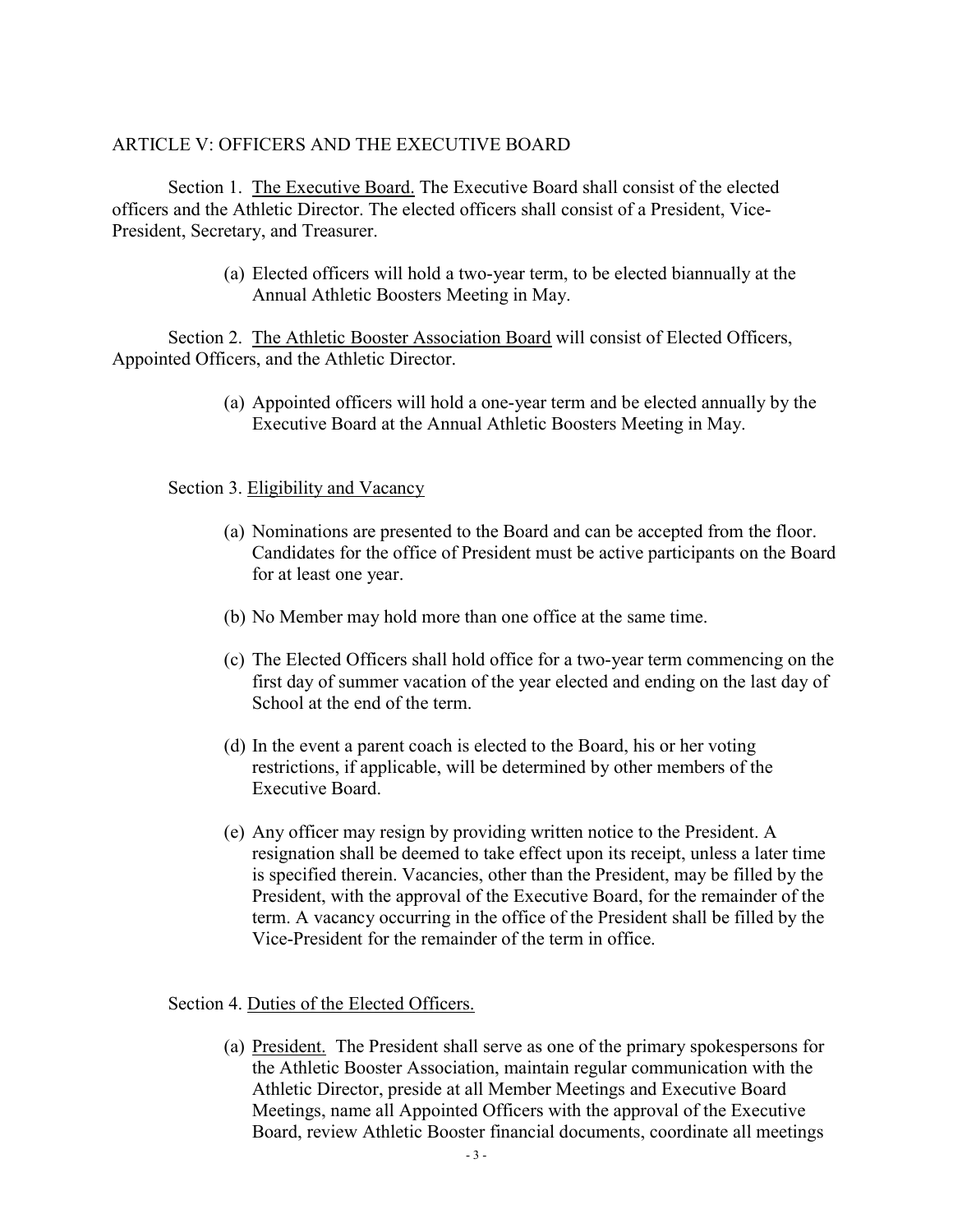in the School calendar, and delegate responsibilities to other Officers or Members as needed.

- (b) Vice-President. The Vice-President shall serve as one of the primary spokespersons for the Athletic Booster Association, shall preside at meetings in absence of the President and assist the President on special assignments.
- (c) Secretary. The Secretary shall keep minutes of all Booster meetings, circulate attendance sheets at Members Meetings, record all votes when applicable, and assume other duties normally associated with the office of the Secretary.
- (d) Treasurer. The Treasurer shall work with the School's Business Office to present an annual budget to the Board at the August Meeting. The treasurer shall maintain documentation of expenditures and disbursements. The Treasurer shall be required to prepare periodic financial reports to the Board and assume other duties normally associated with the office of the Treasurer.

Section 5. Appointed Positions. The following appointed officers will begin serving their one-year term on the first day of summer vacation on the year appointed and ending on the last day of school:

(a) Membership Chairperson

The Membership Chairperson shall be appointed by the Board and be responsible for designing and administering the Athletic Booster Membership drive. This includes recommending a plan and budget to the Board and assisting with the approved plan. This Chairperson shall also assemble a team of Members to help with the campaign.

(b) Concession Chairperson

The Concession Chairperson shall be appointed by the Board and make certain that suitable refreshments are available at all major sporting events throughout the school year. The concession provisions will be subcontracted out when possible. The Concession Chairperson will work directly with the contractor to provide a master schedule for concession stand needs.

(c) Upper School (US) Chairperson

The US Chairperson shall be appointed by the Board and shall procure a team liaison for each organized and sanctioned Upper School sports team, during each sport's primary season of the school year. The assigned team liaisons will be responsible for assisting the team coach with necessary administrative/parent duties and will work with the Upper School Chairperson to devise a plan to engage the community and to enhance the athletes' experiences on the team.

(d) Middle School (MS) Chairperson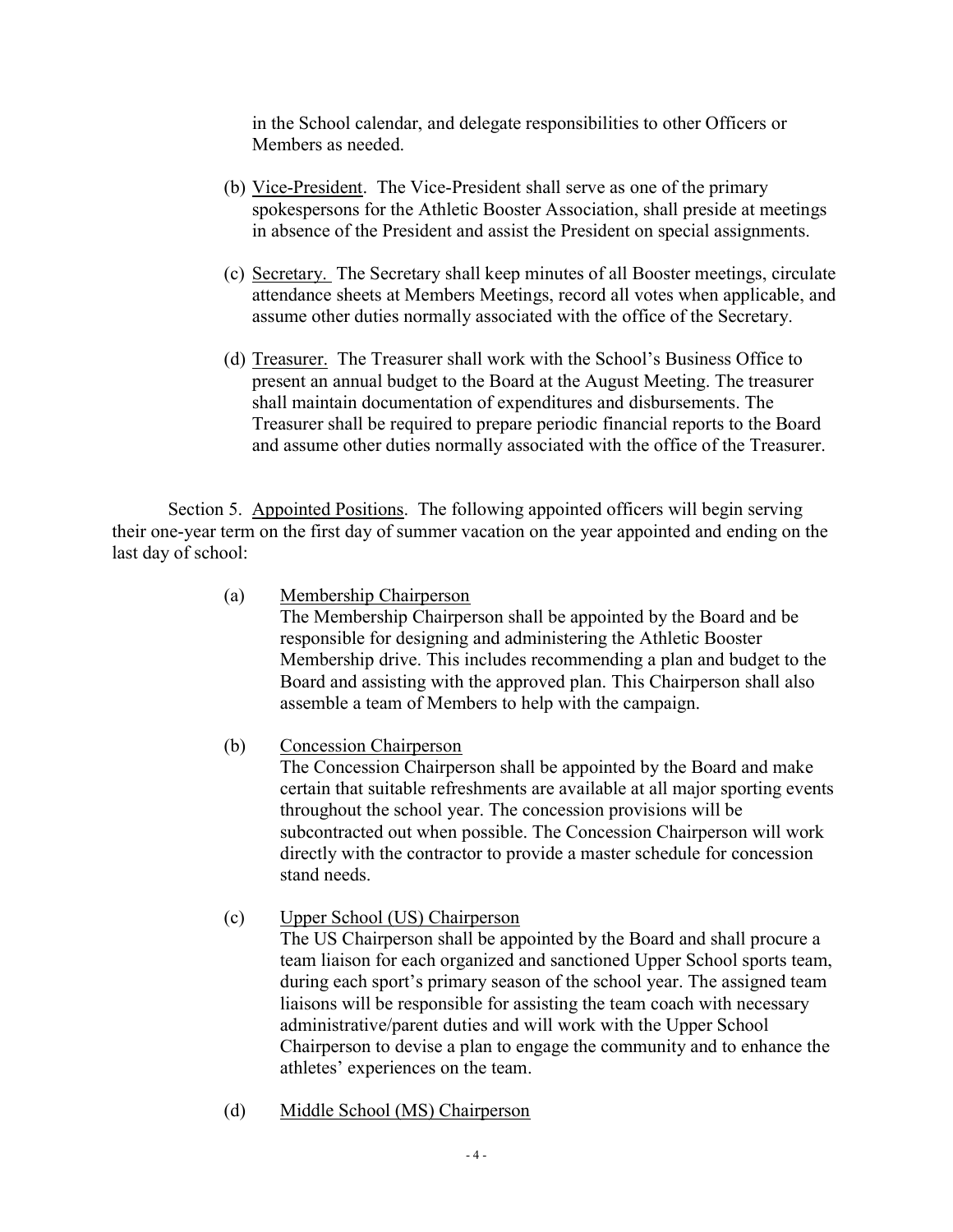The MS Chairperson shall be appointed by the Board and shall procure a team liaison for each organized and sanctioned Middle School sports team during each sport's season of the school year. The assigned team liaisons will be responsible for assisting the team coach with necessary administrative/parent duties and will work with the Middle School Chairperson to devise a plan to engage the community and to enhance the athletes' experiences on the team.

## (e) Lower School Chairperson

The Lower School Chairperson shall be appointed by the Board and shall work with the administration of the Lower School to engage the LS community in athletic events on campus. This may include, but is not limited to, working with US/MS coaches to have ball boys/girls at a game, implementing mini-youth games at half-time of varsity events, working with the LS art department to provide banners/posters for teams, etc. A list of initiatives shall be discussed at the August meeting.

### (f) Youth Sports Chairperson

The Youth Sports Chairperson shall be appointed by the Board and shall procure a team liaison for each CCDS sponsored youth sports team, during each sport's season of the school year. The assigned team liaisons will be responsible for assisting the team coach with necessary administrative/parent duties and will work with the Youth Sports Chairperson to devise a plan to engage the community and to enhance the athletes' experiences on the team.

# (g) Media Chairperson

The Media Chairperson shall be appointed by the Board and shall assist with community wide communication regarding athletic events. The Media Chairperson shall work with the Membership Chairperson to coordinate the announcement of the Annual Membership Drive.

# (h) Outreach Chairperson

The Outreach Chairperson shall be appointed by the Board and will interface with principals, directors, and coaches of local K-8 institutions, actively promoting Cincinnati Country Day School.

(i) Special Projects Coordinators The Special Events Coordinators shall be appointed by the Board and will support the Board on events such as Spirit Wear Campaign, Senior Banner Project, an Athletic Program campaign, and other projects approved by the Athletic Director and School Administration.

# Article VI: PARLIAMENTARY AUTHORITY

Robert's Rules of Order, revised, shall be the parliamentary authority for all matters of procedure not specifically covered by the bylaws.